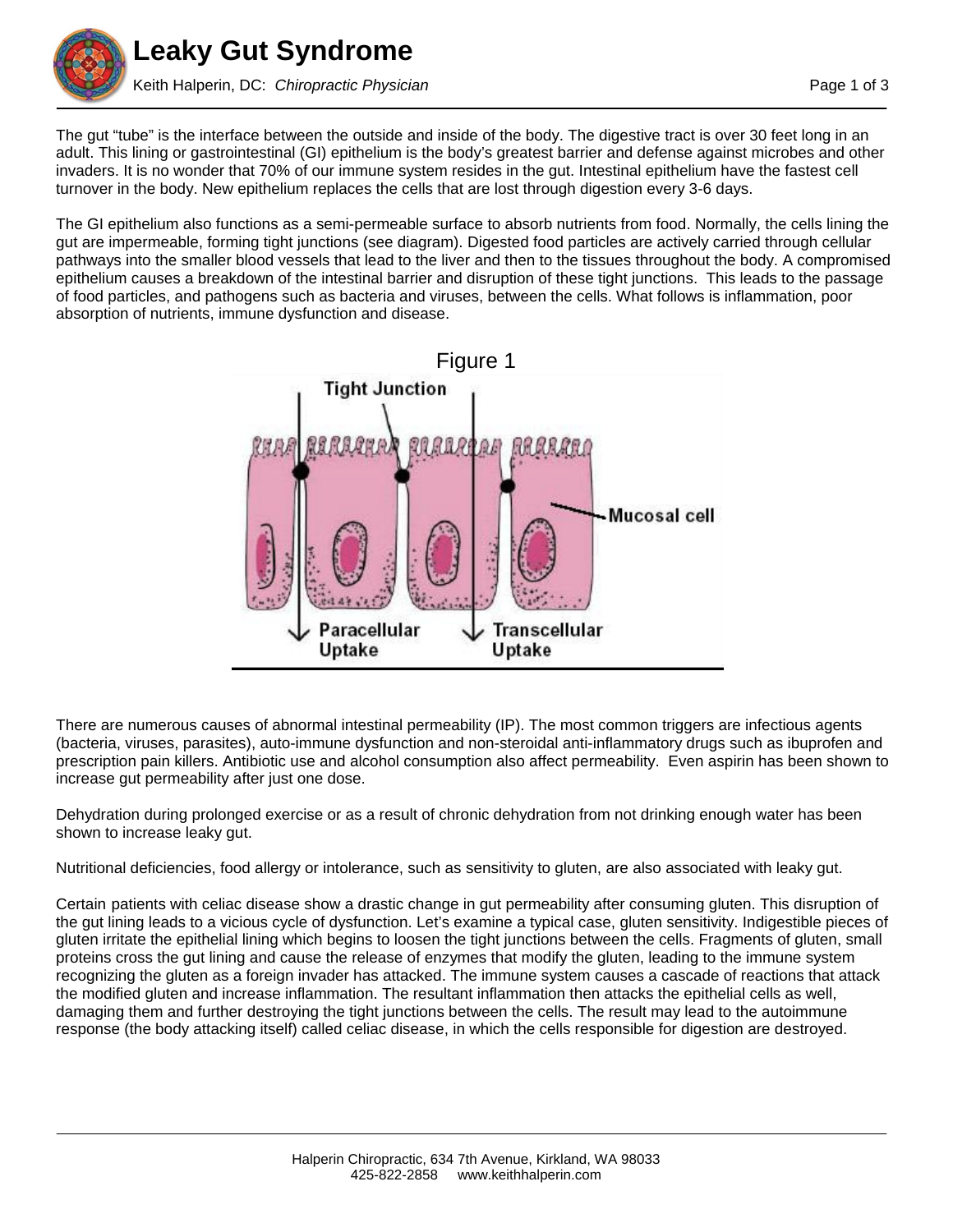Diseases associated with leaky gut include:

- Irritable bowel syndrome: a group of symptoms ranging from bloating, indigestion, and GERD (gastro-esophageal reflux disease) reflux
- Autism
- Inflammatory bowel disease (IBD), such as Crohn's and ulcerative colitis. Defective function of the absorptive gut lining has been shown to be an important factor in causing increased inflammation when gut bacteria come in contact with the immune system.
- Celiac disease: Gluten triggers chemical changes that increase the destruction of many tight junctions, leading to increased autoimmune reactions in organs and tissues throughout the body.
- Eczema and Psoriasis
- Fibromyalgia
- Chronic fatigue syndrome
- **Arthritis**
- Asthma
- Heart failure: Increased permeability allows bacterial biofilms to travel from the gut to the heart. (Gum disease causes similar heart disease.)
- Liver disease: Toxins, bacteria and viruses that get past the gut barrier pass through the liver, increasing the toxic load and leading to nutritional imbalance, increased viral disease (hepatitis) and changes in liver function.
- Food allergy: When particles of partially digested food pass through a leaky gut lining between the cells, a cascade of reactions occurs, leading to autoimmune responses, allergy and sensitivity.

## **Testing**

Laboratory assessment of leaky gut involves the intake of two sugars: mannitol and lactulose. This test involves measuring the amount of each of these sugars recovered in the urine after drinking a premeasured solution of each. Mannitol, a monosaccharide, is normally absorbed through the cells lining the gut. Lactulose, a disaccharide (a more complex sugar), would not normally be absorbed and passes through to the urine. However, if there is increased permeability between the cells in the gut, lactulose will pass into the blood. Measuring what remains in the urine is a good indicator of gut permeability.

A comprehensive digestive stool analysis (Genova Diagnostics) is an excellent way to test for pathology due to parasitic infection, as well as bacterial and yeast overgrowth. Chemical analysis of the products of digestion indicates how well you are digesting, and quantitative analysis of the amount of good vs. bad bacteria makes this an invaluable tool for analysis of the gut. This is not a direct measurement of permeability of the gut lining, but provides information as to the overall health of the intestines.

Food allergy panels and gluten sensitivity tests allow for identification of allergens and sensitivities that cause gut inflammation.

## **Treatment:**

- 1. Remove the source of damage
	- Medications known to affect permeability (only through medical supervision), alcohol, sugar, NSAIDS, food allergens and sensitivities.
- 2. Replace needed aids to digestion that are lacking
	- Pancreatic or plant enzymes, betaine, HCl (an acid that helps regulate pH of the gut, bile salts if fat digestion is poor, herbal digestive aids.